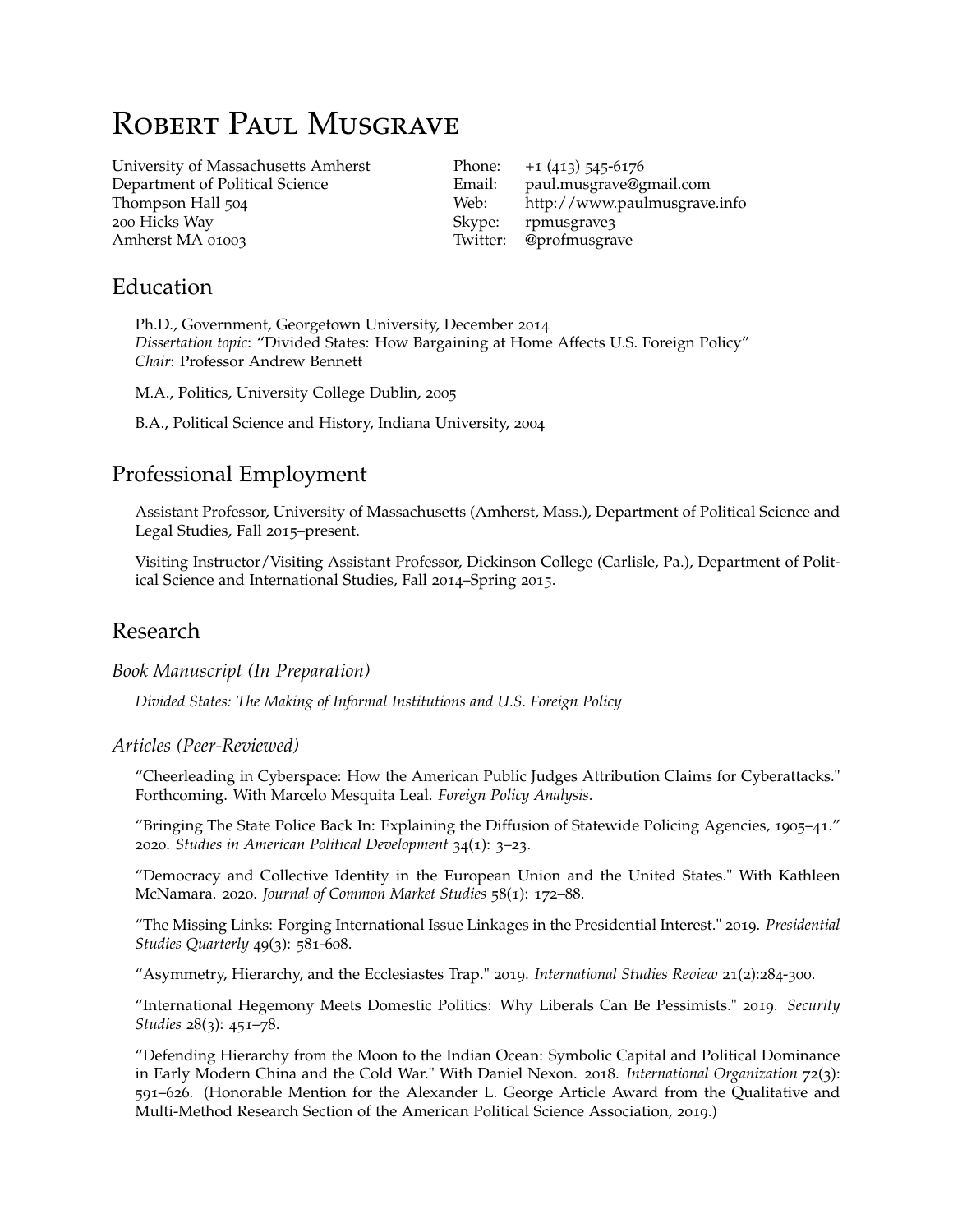"Beyond Anarchy: Logics of Political Organization, Hierarchy, and International Structure." With Daniel Nexon and Meghan McConaughey. 2018. *International Theory* 10(2): 181–218.

"Synthetic Experiences: How Popular Culture Matters for Images of International Relations." With J. Furman Daniel. 2017. *International Studies Quarterly* 61(3): 503-516. (The subject of a March 2019 *[ISQ](https://dataverse.harvard.edu/dataset.xhtml?persistentId=doi:10.7910/DVN/OEBTZA) Online Symposium* [entitled "Popular Culture Matters" edited by Meera Sabaratnam.\)](https://dataverse.harvard.edu/dataset.xhtml?persistentId=doi:10.7910/DVN/OEBTZA)

"The Global Transformation: More than Meets the Eye." With Daniel Nexon. 2016. *International Theory*  $8(3):436-47.$ 

"Oil, Autocratic Survival, and the Gendered Resource Curse: When Inefficient Policy is Politically Expedient." With Yu-Ming Liou. 2016. *International Studies Quarterly* 60(3): 440–56.

"Fair And Balanced? Experimental Evidence on Bias in Grading." With Mark Carl Rom. 2015. *American Politics Research* 43(3): 536–54.

"Refining the Oil Curse: Country-Level Evidence from Exogenous Variations in Resource Income." With Yu-Ming Liou. 2014. *Comparative Political Studies* 47(11): 1558–83. (Received Frederick Hartmann Award for Best Graduate Student Paper, ISA-Northeast, 2012.)

"Political Bias in Grading: Identifying Problems, Proposing Solutions." With Mark Carl Rom. 2014. *Journal of Political Science Education* 10(2): 136–54.

"The Making of the Pundit, 2010: When Strong Ties Trump Weak Ones." 2012. *PS: Political Science and Politics* 45(2): 265–9.

["'A Primitive Method of Enforcing the Law': Vigilantism as a Response to Bank Crimes in Indiana,](http://webapp1.dlib.indiana.edu/imh/view.do?docId=VAA4025-102-3-a01) [1925](http://webapp1.dlib.indiana.edu/imh/view.do?docId=VAA4025-102-3-a01)–1933." 2006. *Indiana Magazine of History* 102(3): 187–219.

#### *Chapters*

"Highly Polarized or Sorted at the Grassroots? Political Polarization and Cannabis Legalization". 2022. With Clyde Wilcox. In *Stoneover: The Observed Lessons and Unanswered Questions of Cannabis Legalization*. Editors Nikolay Anguelov and Jeffrey Moyer. (Rowman & Littlefield).

"Sharing the End of the World: Students' Perceptions of Their Self-Efficacy in the Creation of Open Access Digital Learning Objects." 2020. With Sarah Hutton and Lisa Di Valentino. In Alexis Clifton and Kimberly Davies Hoffman (Eds.), *Open Pedagogy Approaches: Faculty, Library, and Student Collaborations* (Milne Library/SUNY Geneseo).

"States of Empire: Liberal Ordering and Imperial Relations." 2013. With Daniel Nexon. In Tim Dunne and Trine Flockhart (Eds.), *Liberal World Orders* (Oxford UP/British Academies).

"American Liberalism and the Imperial Temptation." 2013. With Daniel Nexon. In Noel Parker (Ed.), *Empire and International Order* (Ashgate).

"The Highs and Lows of Support for Marijuana Legalization Among White Americans." 2013. With Clyde Wilcox. In Katherine Tate, James Lance Taylor, and Mark Q. Sawyer (Eds.), *Something's in the Air: Race, Crime, and the Legalization of Marijuana* (Routledge).

#### *Working Papers*

"The Elections of Others: U.S. popular support for partisan electoral interventions" (with Dov Levin) (Revise & Resubmit)

"By All Means Necessary? Determinants of partisan electoral interventions and U.S. public support" (with Dov Levin)

"Forward Military Deployments and U.S. Public Support for War" (with Steven Ward)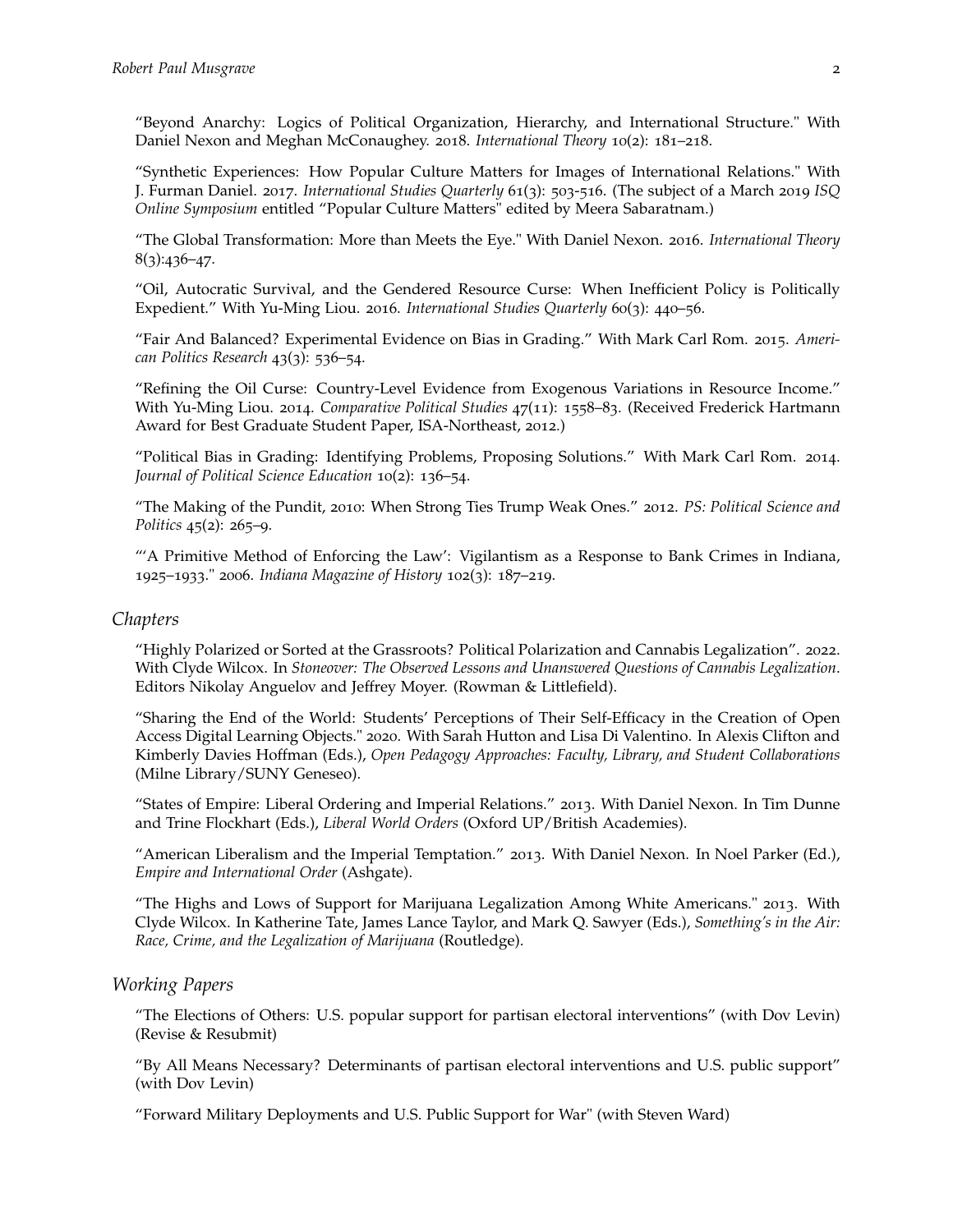"Developing the Resource Purse: State Formation, Resource Politics, and Regime Outcomes" (With Luis Felipe Mantilla Rehder and Yu-Ming Liou)

"U.S. Public Opinion, Cybersecurity, and NATO" (With Lindsey Guenther)

"What Makes Cyber Attacks Severe" (With Marcelo Leal)

"Federation of Liberty: International Society and Hierarchy Among United States"

*Articles (Non-Peer-Reviewed) and Review Essays*

"An Unconventional Alliance." 2021. *[The New Rambler](https://newramblerreview.com/book-reviews/history/an-unconventional-alliance)* (Online), 31 March.

"Past Presidents, Presidential Legacies, and the Future of the United States." 2020. *[Cato Unbound](https://www.cato-unbound.org/2020/11/16/paul-musgrave/past-presidents-presidential-legacies-future-united-states)* [\(Online\),](https://www.cato-unbound.org/2020/11/16/paul-musgrave/past-presidents-presidential-legacies-future-united-states) 16 November.

["What 'The Cult of the Irrelevant' Neglects \(And Gets Right\)."](https://www.psqonline.org/article.cfm?IDArticle=20005) 2020. *Political Science Quarterly* 135(1): 131–9.

Introduction (5,000 words) to "Teaching Roundtable 11-6 on The Clash of Civilizations in the IR Classroom". 2019. *[H-Diplo/ISSF](https://issforum.org/roundtables/11-6-teaching-clash)*. November 6.

"Teaching Counterfactuals From Hell." With Anjali Kaushlesh Dayal. 2018. *Peace Review*. 30: 23-31.

"The Grim Fantasia of a Civilizational War." 2017. *Cato Unbound* [\(Online\),](https://www.cato-unbound.org/2017/02/08/paul-musgrave/grim-fantasia-civilizational-war) 8 February.

"The Imitation Game: Why Don't Rising Powers Innovate Their Militaries More?" With Yu-Ming Liou and J. Furman Daniel. 2015. *The Washington Quarterly* 38(3): 157–174.

"Singularity or Aberration? A Response to Buzan and Lawson." With Daniel Nexon. 2013. *International Studies Quarterly* 57(3): 637–9.

"Coming Attractions: An in-class group exercise for teaching theoretical concepts." 2011. *The Political Science Educator*, Spring.

#### *Policy Papers*

["Imperium in Imperio: Why Chechnya's Internal Empire Makes Russia Fragile."](https://harriman.columbia.edu/event/2019-us-russia-security-workshop) With Meghan Mc-Conaughey. 2019. Harriman Institute on Russian, Eurasian, and East European Studies.

["Between Two Poles: The Kingdom and U.S. Foreign Policy in an Age of Political Polarization."](http://kfcris.com/en/view/post/225) 2019. King Faisal Center for Research and Islamic Studies.

#### *Book Reviews*

*The Price of Prestige: Conspicuous Consumption in International Relations* by Lilach Gilady (University of Chicago Press, 2017) in *Political Science Quarterly* 134(1): 176–78.

*The Institutions Curse: Natural Resources, Politics, and Development* by Victor Menaldo (Cambridge University Press, 2016) in *Perspectives on Politics* 16(2): 553-555.

*The Fix: How Nations Survive and Thrive in a World in Decline* by Jonathan Tepperman (Tim Duggan, 2016) in *Governance* 31(1): 192-193.

*Diplomacy and the Making of World Politics* edited by Ole Jacob Sending, Vincent Pouliot, and Iver B. Neumann (Cambridge University Press, 2015) in *International Studies Review* 19(2): 318-320.

*Petro-Aggression* by Jeff Colgan (Cambridge University Press, 2015) in *Energy Research & Social Science* 6: 167-168.

*The Rise of Global Powers: International Politics in the Era of the World Wars* by Anthony D'Agostino (Cambridge University Press, 2012) in *Political Science Quarterly* 127(4): 730-731.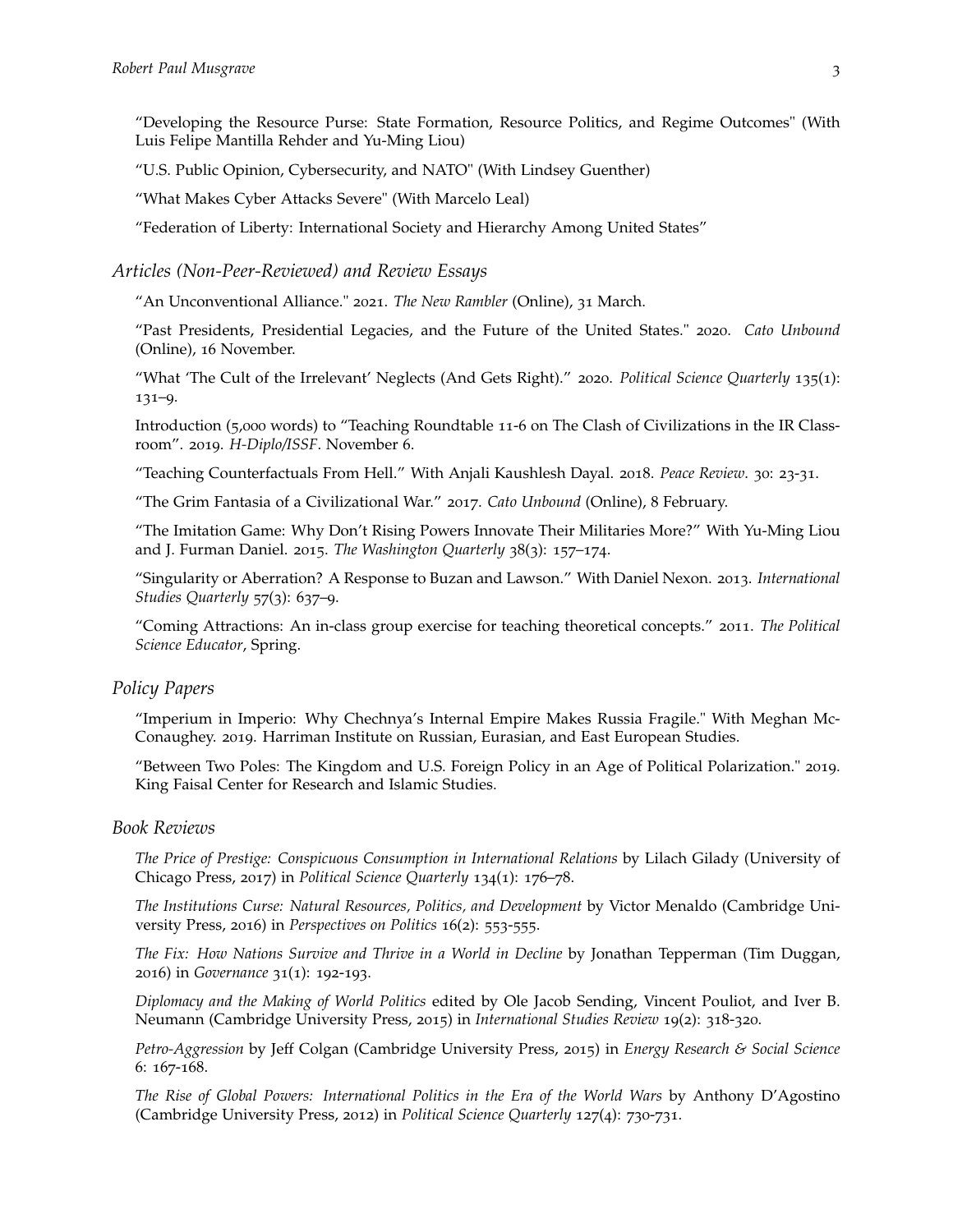#### *Public Commentary*

"Richard Nixon's Last Christmas Trick." 2021. *[Foreign Policy](https://foreignpolicy.com/2021/12/24/nixon-christmas-commercial-flight/)* (Online), 24 November.

"The Doomed Voyage of Pepsi's Soviet Navy." 2021. *[Foreign Policy](https://foreignpolicy.com/2021/11/27/pepsi-navy-soviet-ussr/?tpcc=recirc_latest062921)* (Online), 27 November.

"How Filibusters Moved from Piracy to Congress." 2021. *[Foreign Policy](https://foreignpolicy.com/2021/09/19/how-filibusters-moved-from-piracy-to-congress/)* (Online), 19 September.

"There's No Wake-Up Moment on Climate in America." 2021. *[Foreign Policy](https://foreignpolicy.com/2021/09/03/climate-change-flood-fire-us-policy/)* (Online), 3 September.

"Olympic medals no longer show off nations' cultural power. That's good." 2021. *[The Washington Post](https://www.washingtonpost.com/outlook/olympics-medal-count-soft-power-china-us/2021/07/29/1a358a38-f088-11eb-a452-4da5fe48582d_story.html)* [\(Online and in print\),](https://www.washingtonpost.com/outlook/olympics-medal-count-soft-power-china-us/2021/07/29/1a358a38-f088-11eb-a452-4da5fe48582d_story.html) 30 July.

"You Shouldn't Have to Pay for that IR Master's." 2021 *[Foreign Policy](https://foreignpolicy.com/2021/07/29/international-relations-ir-masters-cost-pay/)* (Online), 29 July 2021.

"America's Collapsing Meritocracy Is a Recipe for Revolt." 2021 *[Foreign Policy](https://foreignpolicy.com/2021/07/16/taiping-rebellion-addison-rae-meritocracy-exams-rebellion/)* (Online), 16 July 2021.

"Political Science Has Its Own Lab Leaks." 2021 *[Foreign Policy](https://foreignpolicy.com/2021/07/03/political-science-dangerous-lab-leaks/)* (Online), 2 July.

"Chernobyl Has Become a Comforting Fable." 2021 *[Foreign Policy](https://foreignpolicy.com/2021/04/26/chernobyl-soviet-union-united-states-authoritarian-failure-fable-35-years/)*, 26 April.

"There's Not Much for the United States Up in Space." 2021 *[Foreign Policy](https://foreignpolicy.com/2021/03/12/space-race-moon-mars-soviets-nasa/)*, 12 March.

"The Founding Fathers of International Relations Theory Loved War but Overlooked Sex." 2021 *[Foreign](https://foreignpolicy.com/2021/02/14/the-founding-fathers-of-international-relations-theory-loved-war-but-overlooked-sex/) [Policy](https://foreignpolicy.com/2021/02/14/the-founding-fathers-of-international-relations-theory-loved-war-but-overlooked-sex/)*, 14 February.

"America's Currency is as Weirdly Outdated as Its Political Structure." 2021 *[Foreign Policy](https://foreignpolicy.com/2021/02/09/america-currency-outdated-tubman-jackson/)*, 8 February.

"Republican senators want Trump gone. If they say so, they'll be gone, too." 2021. *[Washington Post](https://www.washingtonpost.com/outlook/2021/01/26/game-theory-impeachment-cruz-hawley/)*, 26 January.

"Political Scientists Turned a Blind Eye to America's Democratic Failures." 2021 *[Foreign Policy](https://foreignpolicy.com/2021/01/18/political-scientists-turned-a-blind-eye-to-americas-democratic-failures/)*, 18 January.

"Against Academic Book Reviews." 2021. *[Chronicle of Higher Education](https://www.chronicle.com/article/against-academic-book-reviews)*, 8 January.

"This Is A Coup. Why Were Experts So Reluctant to See It Coming?". 2021. *[Foreign Policy](https://foreignpolicy.com/2021/01/06/coup-america-capitol-electoral-college-2020-election/)*, 6 January.

"The True Meaning of Christmas Movies Is a Cozy American Worldview." 2020. *[Foreign Policy](https://foreignpolicy.com/2020/12/24/christmas-hallmark-lifetime-prince/)*, 24 December.

"The Beautiful, Dumb Dream of McDonald's Peace Theory." 2020. *[Foreign Policy](https://foreignpolicy.com/2020/11/26/mcdonalds-peace-nagornokarabakh-friedman/)*, 27 November.

"Trump's presidential library will be a shrine to his ego." 2020. *Washington Post* [\(Online and in print\),](https://www.washingtonpost.com/outlook/trump-presidential-library-narrative/2020/11/17/fcd27b9e-1edd-11eb-ba21-f2f001f0554b_story.html) 22 [November.](https://www.washingtonpost.com/outlook/trump-presidential-library-narrative/2020/11/17/fcd27b9e-1edd-11eb-ba21-f2f001f0554b_story.html)

"Moving to Canada Won't Save You from Trump." 2020. *[Slate](https://slate.com/news-and-politics/2020/10/move-to-canada-trump.html)*, 28 October.

"Busy Work: Trump's Secret Political Weapon: Wasting His Opponents' Time." 2020. *The Washington Post* [\(Online\)](https://www.washingtonpost.com/outlook/2020/08/14/trump-waste-time-opponents/?arc404=true) and in print (lead Outlook Sunday-section piece), 14 August.

"Trump's Covid-19 Response Shows He Has Given Up on Competition With China That Doesn't Involve Guns and Bombs." 2020. *Business Insider* [\(Online\),](https://www.businessinsider.com/covid-19-us-inability-to-compete-beyond-military-power-2020-7) 20 July.

"Mikhail Gorbachev's Pizza Hut Thanksgiving Miracle." 2019. *Foreign Policy* [\(Online\),](https://foreignpolicy.com/2019/11/28/mikhail-gorbachev-pizza-hut-ad-thanksgiving-miracle/) 28 November.

"America Is Stuck With a Broken President." 2019. *Foreign Policy* [\(Online\),](https://foreignpolicy.com/2019/10/08/america-is-stuck-with-a-broken-president/) 8 October.

"The U.S. Tried to Fix Ukraine's Government. We Exported Our Corruption, Instead." 2019. *The Washington Post* [\(Online](https://www.washingtonpost.com/outlook/2019/09/25/us-tried-fix-ukraines-government-we-exported-our-corruption-instead/) and print), 29 September.

"Don't Expect John Bolton's Abrupt Departure To Change Much about Trump's Foreign Policy." 2019. *The Monkey Cage* on *The Washington Post* [\(Online\),](https://www.washingtonpost.com/politics/2019/09/10/dont-expect-john-boltons-abrupt-departure-change-much-about-trumps-foreign-policy/) 10 September.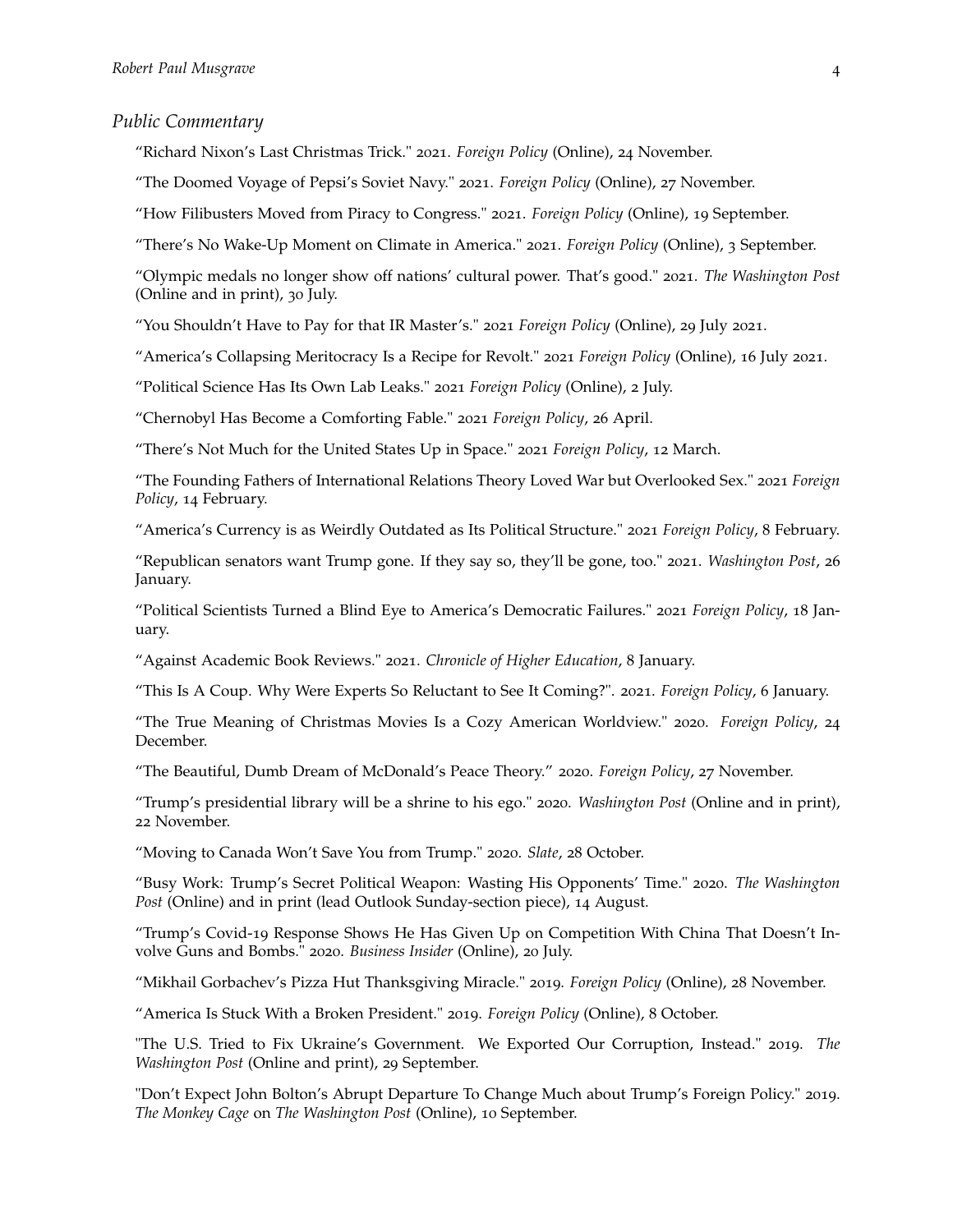"American Imperialists Have Always Dreamed of Greenland." 2019. *Foreign Policy* [\(Online\),](https://foreignpolicy.com/2019/08/16/american-imperialists-have-always-dreamed-of-greenland/) 16 August.

"Plato and Proust Can't Solve Silicon Valley's Problems." 2019. *The Washington Post* [\(Online](https://www.washingtonpost.com/outlook/2019/08/15/plato-proust-cant-save-silicon-valley/?arc404=true) and print), 15 August.

"America the Mediocre." 2019. *Foreign Policy* [\(Online\),](https://foreignpolicy.com/2019/08/15/america-the-mediocre/) 15 August.

"John Bolton Is Warning Of A 'Clash Of Civilizations' With China. Here Are The Five Things You Need To Know." 2019. *The Monkey Cage* on *The Washington Post* [\(Online\),](https://www.washingtonpost.com/politics/2019/07/18/john-bolton-is-warning-clash-civilizations-with-china-here-are-five-things-you-need-know/?utm_term=.ed5e58f9788a) 18 July.

"Trump Bends Over to Kiss the Blarney State." 2019. *Foreign Policy* [\(Online\),](https://foreignpolicy.com/2019/06/02/trump-bends-over-to-kiss-the-blarney-state/) 2 June.

"IR Theory and 'Game of Thrones' are Both Fantasies." 2019. *Foreign Policy* [\(Online\),](https://foreignpolicy.com/2019/05/23/ir-theory-and-game-of-thrones-are-both-fantasies/) 23 May.

"Universities Aren't Ready for Trade War Casualties." 2019. *Foreign Policy* [\(Online\),](https://foreignpolicy.com/2019/05/19/universities-arent-ready-for-trade-war-casualties-china-trump-us/) 19 May.

"The Slip that Revealed the Real Trump Doctrine." 2019. *Foreign Policy* [\(Online\),](https://foreignpolicy.com/2019/05/02/the-slip-that-revealed-the-real-trump-doctrine/) 2 May.

"Why Were Liberals So Desperate To Believe That Mueller Would Save Democracy?" 2019. *The Washington Post* [\(Online](https://www.washingtonpost.com/outlook/why-were-liberals-so-desperate-to-believe-that-mueller-would-save-democracy/2019/03/28/0b8a3286-50cb-11e9-8d28-f5149e5a2fda_story.html?utm_term=.7e63a0e7655c) and print), 28 March.

"Trump's Birthright Citizenship Proposal Isn't Just An Electoral Stunt." With Philip Rocco. 2018. *The Washington Post* [\(Online\),](https://www.washingtonpost.com/outlook/2018/10/31/trumps-birthright-citizenship-proposal-isnt-just-an-electoral-stunt/) 31 October.

"Conspiracy Theories Are For Losers. Qanon Is No Exception." 2018. *The Washington Post*. [\(Online\),](https://www.washingtonpost.com/news/posteverything/wp/2018/08/02/conspiracy-theories-are-for-losers-qanon-is-no-exception/?noredirect=on&utm_term=.6298adb89b27) 2 August.

"How Do We Know If U.S. Troops In South Korea Are A Viable Tripwire? A New Survey Suggests It's Not That Simple." With Steve Ward. 2018. *The Monkey Cage* on *The Washington Post* [\(Online\),](https://www.washingtonpost.com/news/monkey-cage/wp/2018/06/08/how-do-we-know-if-u-s-troops-in-south-korea-are-a-viable-tripwire-a-new-survey-suggests-its-not-that-simple/?utm_term=.b2b7ebcad531) 8 June.

"Theorizing About The Trump Administration Has Become Our National Pastime." 2018. *The Washington Post*. [\(Online\),](https://www.washingtonpost.com/news/posteverything/wp/2018/05/15/theorizing-about-the-trump-administration-has-become-our-national-pastime/?utm_term=.be60b28ce69d) 15 May.

"Seven Reasons We Use Annotation for Transparent Inquiry (ATI)." With Sebastian Karcher. 2018. *The Duck of Minerva*. [\(Online\),](http://duckofminerva.com/2018/05/seven-reasons-we-use-annotation-for-transparent-inquiry-ati.html) 15 May.

"What 'The West Wing' Tells Us About the West Wing". With J. Furman Daniel. 2018. *The Monkey Cage* on *The Washington Post* [\(Online\),](https://www.washingtonpost.com/news/monkey-cage/wp/2018/01/22/what-the-west-wing-tells-us-about-the-west-wing/?utm_term=.b73bb3b52c03) 22 January.

"There Is No Secret Master Plan. Trump is the WYSIWYG President." 2018. *The Washington Post*, [\(Online](https://www.washingtonpost.com/news/posteverything/wp/2018/01/03/there-is-no-secret-master-plan-trump-is-the-wysiwyg-president/?utm_term=.cb45843eba1d) and print), 3 January.

"Zheng He's Voyages and the Symbolism Behind Xi Jinping's Belt and Road Initiative." With Daniel Nexon. 2017. *The Diplomat* [\(Online\),](https://thediplomat.com/2017/12/zheng-hes-voyages-and-the-symbolism-behind-xi-jinpings-belt-and-road-initiative/) 22 December.

"Sorry, an Oil Embargo Won't Lead to North Korea's Capitulation." With Yu-Ming Liou. 2017. *The Diplomat* [\(Online\),](https://thediplomat.com/2017/09/sorry-an-oil-embargo-wont-lead-to-north-koreas-capitulation/) 9 September.

"President Trump Should Stop Tweeting. Now." 2017. *The Washington Post* [\(Online\),](https://www.washingtonpost.com/posteverything/wp/2017/06/08/president-trump-should-stop-tweeting-now/?utm_term=.568e12222e76) 8 June.

"Democracy Requires Trust. But Trump is Making Us All into Conspiracy Theorists." 2017. *The Washington Post* [\(Online\),](https://www.washingtonpost.com/posteverything/wp/2017/03/07/democracy-requires-trust-but-trump-is-making-us-all-into-conspiracy-theorists/?utm_term=.37c54739003b) 7 March.

"Donald Trump is Normalizing Paranoia and Conspiracy Thinking in U.S. Politics." 2017. *The Washington Post* [\(Online\),](https://www.washingtonpost.com/posteverything/wp/2017/01/12/donald-trump-has-brought-us-the-american-style-in-paranoid-politics/?utm_term=.5aecf4e0da7c) 12 January.

"If You're Even Asking if Russia Hacked the Election, Russia Got What it Wanted." 2016. *The Washington Post* [\(Online\),](https://www.washingtonpost.com/posteverything/wp/2016/11/28/whether-or-not-russians-hacked-the-election-they-messed-with-our-democracy/?utm_term=.3422e04d4411) 28 November.

"Why Would Russia Interfere in the U.S. Election? Because It Sometimes Works." 2016. *The Washington Post* [\(Online](https://www.washingtonpost.com/posteverything/wp/2016/07/26/why-would-russia-interfere-in-the-u-s-election-because-it-usually-works/?utm_term=.2669fc26ac4e) and print), 26 July.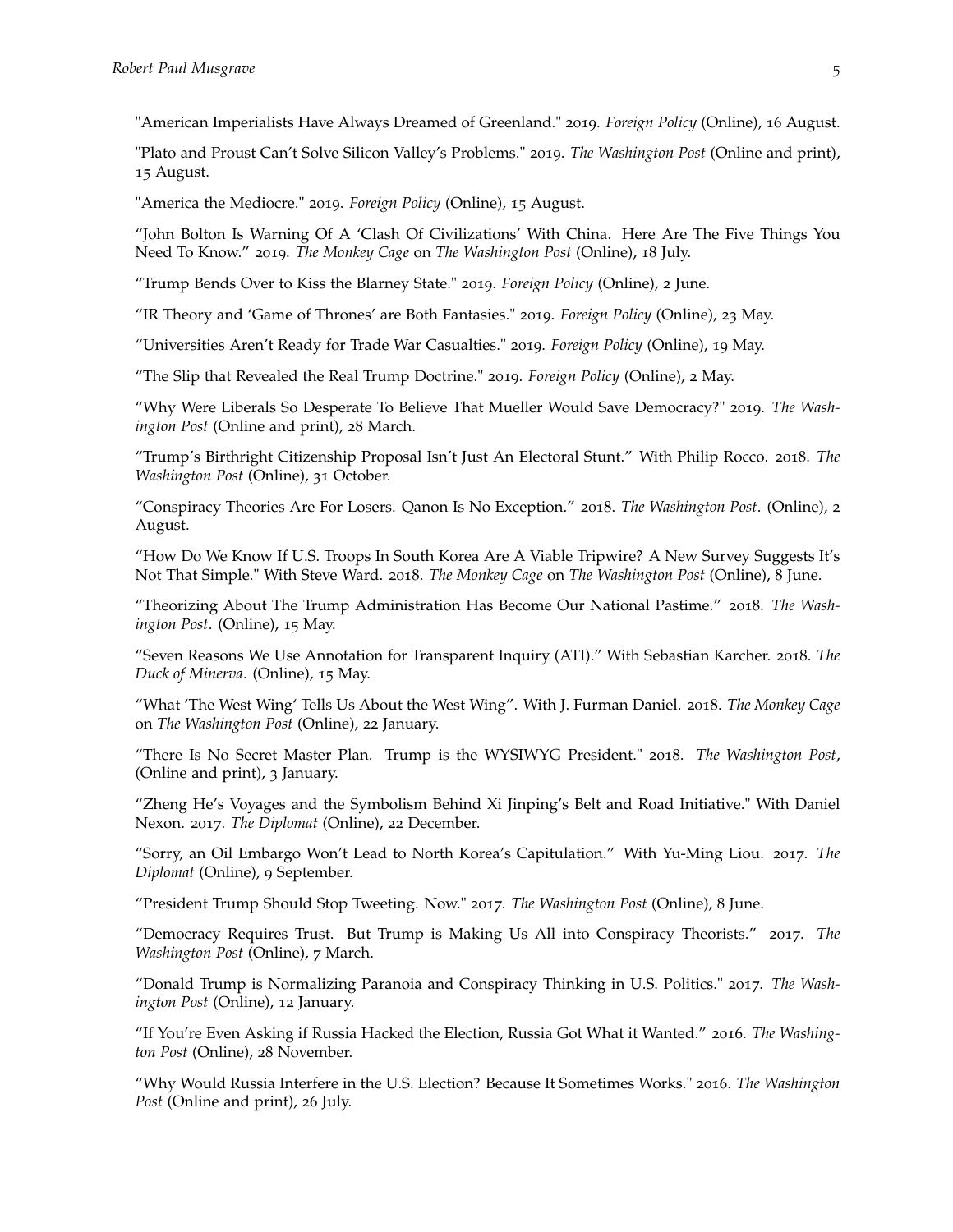"Here's Why Saudi Arabia Is Loosening Its Restrictions on Women." With Yu-Ming Liou. 2016. *The Monkey Cage* on *The Washington Post*. [\(Online\),](https://www.washingtonpost.com/news/monkey-cage/wp/2016/06/27/heres-why-saudi-arabia-is-loosening-its-restrictions-on-women/) 27 June.

"The First Nixon Library." 2009. *Prologue*, 41(2).

["In Praise of Patronage.](http://www.slate.com/id/2205848/)" 2008. *Slate*, 2 December.

## Presentations

#### *Invited Talks and Lectures*

"Broken Escalator? Forward Military Deployment, Casualties, and Public Support for Escalation", MIT Security Studies Program seminar series, 29 September 2021

"The Elections of Others", Syracuse University Sovereignty, Order and Conflict series, Moynihan Institute of Global Affairs at Syracuse University, 1 April 2021.

"Popular Images of International Relations", Cato Restraint and Emergent Technology series, the Cato Institute, 23 November 2020.

"Developing the Resource Purse: State Formation, Resource Politics, and Regime Outcomes", Severyns Ravenholt Talk, University of Washington Department of Political Science, 11 October 2019.

"The Foreign Policy of the 'Divided' States of America", King Faisal Center for Research and Islamic Studies, Riyadh, Saudi Arabia, 1 April 2019.

"Federation of Liberty", Georgetown University International Theory And Relations Seminar (GUI-TARS), 4 February 2019.

"Memes, Bots, and Tweets: International Relations In the Social Media Age", Texas Tech University, 16 October 2018.

"Myths of The Tripwire Effect", Texas Tech University, 16 October 2018.

"Federation of Liberty", Boston University, 28 September 2018.

"The End of an Elite Consensus? Domestic Political Polarization and US Foreign Policy", Harriman Institute, Columbia University, 27 April 2018.

"The Politics of the End of the World", Indiana Political Science Association annual meeting (keynote), 16 March 2018.

"Polarization and U.S. Foreign Policy", Carleton University (Ottawa), 4 April 2017

#### *Conference Presentations*

|                          | ISA 2013, 2014, 2016, 2017 |                  | APSA 2010, 2011, 2014–19, 2021                |
|--------------------------|----------------------------|------------------|-----------------------------------------------|
|                          | SPSA 2013, 2022            |                  | MPSA 2009, 2010, 2012, 2014, 2017, 2019, 2020 |
| ISA-Northeast 2012, 2016 |                            | $ISSS-ISAC$ 2015 |                                               |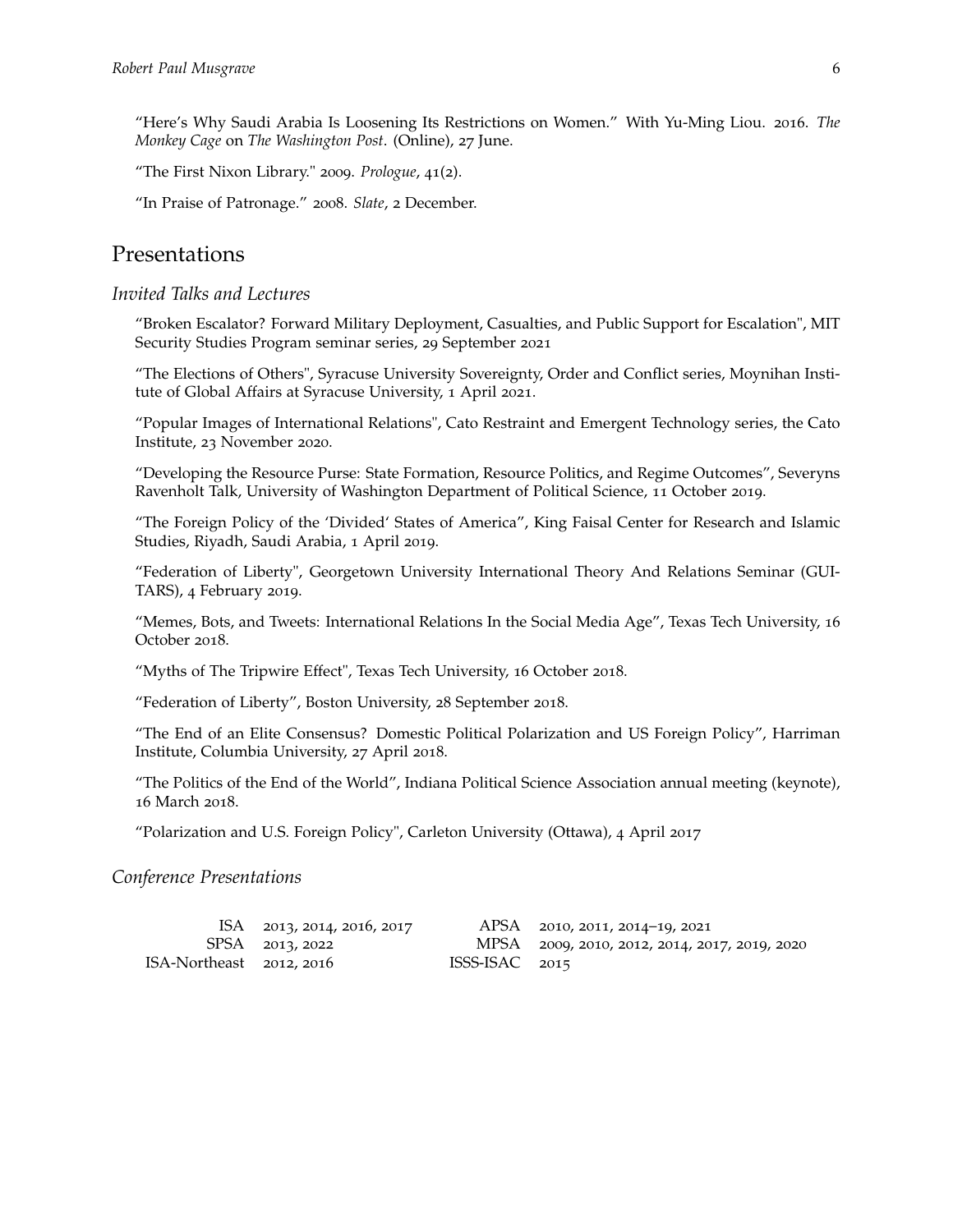## Teaching Experience

#### *University of Massachusetts at Amherst*

POLISCI 121, World Politics, Fall 2020 (Online), Summer 2021 (Online)

POLISCI 255, American Foreign Policy, Spring 2016, 2017, 2018, and 2019; Fall 2020 (Online); Summer 2021 (Online)

POLISCI 390, The Politics of the End of the World, Fall 2018 and Fall 2020 (Online)

POLISCI 394Z, Russian Foreign Policy (Online), Summer 2019

POLISCI 499C/D, Energy & Global Politics (yearlong senior honors thesis seminar), AY 2015-16 and AY 2016-17

HONS K391, Empire and Politics (1-credit), Fall 2017

HONS K391, The Politics of the End of the World (1-credit), Fall 2016

#### *Dickinson College*

Introduction to International Relations, Fall 2014 and Spring 2015

U.S. Foreign Policy, Spring 2015

History and International Relations, Spring 2015

Energy & Global Politics, Fall 2014

#### *Georgetown University*

Fundamentals of Foreign Policy, Summers 2013, 2014 (two sections), and 2015

Introduction to International Relations, Summers 2011, 2012, and 2013

Scope & Methods of Political Science (Quantitative Methods for Honors Students), Spring 2013

Interstellar Relations: Political Science and Science Fiction, Summer 2012

### Service

#### *Department Service*

Departmental Honors Program Director, AY 2016-17, AY 2017-18, AY 2018-19, AY 2020-21, AY 2021- 2022

Faculty Advisor to UMass chapter of Pi Sigma Alpha, the national political science honors society, AY 2016-17, AY 2017-18, AY 2018-19, Spring 2021–. (Received Best Chapter Award, enrollment between 15,000 and 25,000 students, from the national office, 2019.)

International Relations Field Clerk, AY2017-18, Fall 2018

Undergraduate Studies Committee, AY 2015-16, AY 2016-17, AY 2017-18